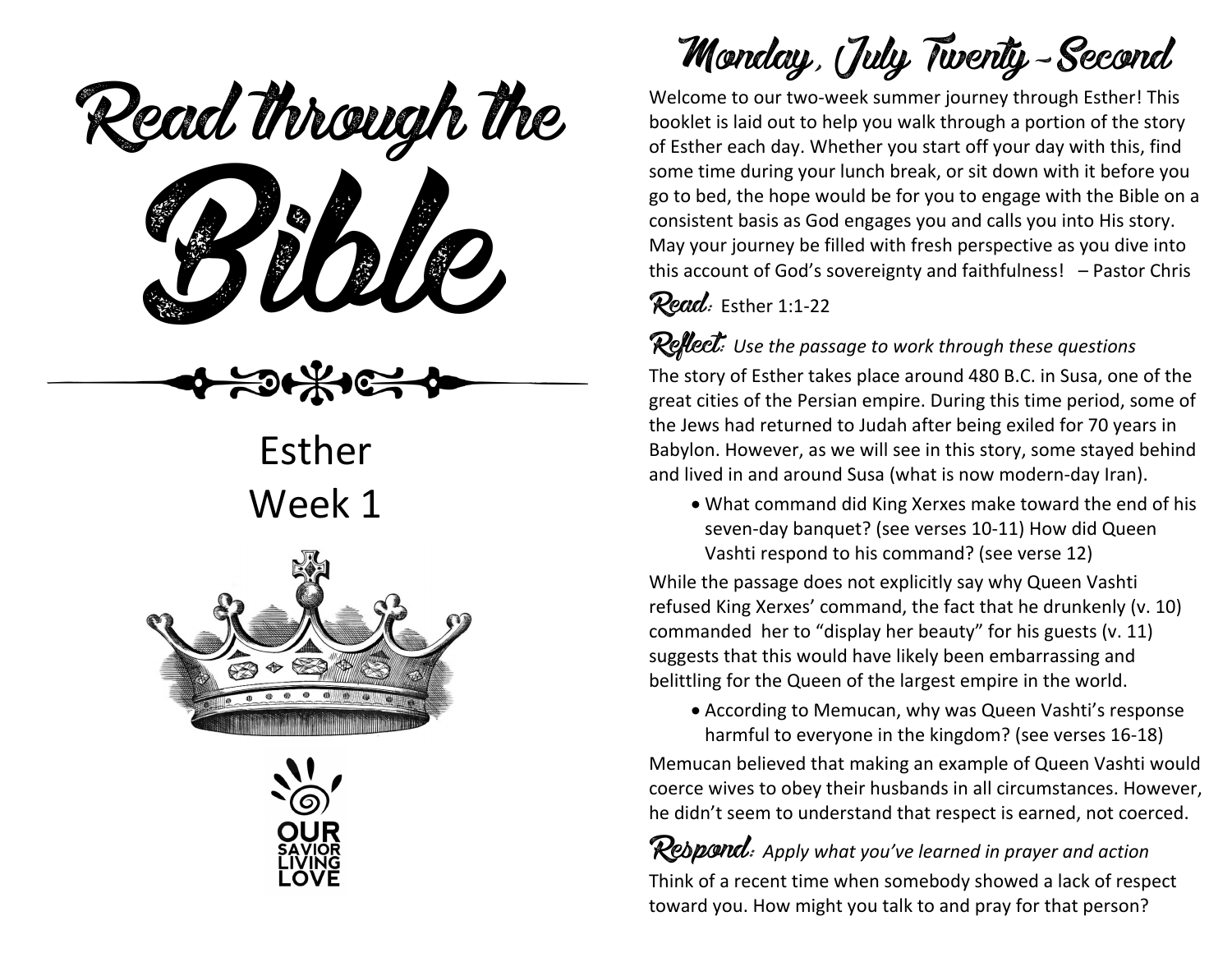## Tuesday, July Twenty-Third

Over the years, the Miss America pageant has tried to showcase their contestants' wide range of skills and abilities. For example, a contestant may sing opera during the talent portion of the evening, and then answer a series of 'hot topic' questions to close out the competition. While these performances are often given consideration in crowning a winner, the general audience knows that the Miss America pageant is primarily a beauty pageant that focuses on the physical features of the contestants. In today's passage, King Xerxes puts together a Miss Persia beauty pageant to crown his next queen.

## Read: Esther 2:1-18

#### Reflect: *Use the passage to work through these questions*

- What qualification was emphasized in determining who would be the next queen? (see verses 1-4, 9, and 12)
- What was the nationality of Mordecai and Hadassah (Esther)? (see verses 5-7) Why did Esther keep this a secret when she went to the citadel of Susa? (see verse 10)

Mordecai likely believed that Esther's Jewish nationality would hurt her chances of being picked by the Persian king. It is also possible that he feared her nationality would bring physical harm to her. Nevertheless, as her guardian and father figure, Mordecai kept a close watch over Esther to make sure she was alright (v. 11).

• Why was Esther chosen to become the next queen? (see verses 16-17)

The name Esther likely meant 'star' in Persian. There was no doubt that Esther's beauty made her a star in the eyes of King Xerxes, which is why he chose her to become the next queen.

Respond: *Apply what you've learned in prayer and action* Are there situations where you find yourself either hiding or deemphasizing your Christian identity? If so, what about those situations causes you to do so?

# Wednesday, July Twenty-Fourth

On August 21, 2015, a terrorist opened fire on a train headed from Amsterdam to Paris. Four people were injured in the attack, but it could have been a whole lot worse had it not been for the heroic efforts of a few American, French, and British passengers who stepped in to subdue the attacker. For their bravery and courage, the French government awarded the passengers with France's highest decoration – the Legion of Honour. In today's passage, a concerned citizen stops an attack from taking place, and is awarded for his heroic efforts.

### Read: Esther 2:19 - 3:6

### Reflect: *Use the passage to work through these questions*

• Who was given credit for exposing the assassination plot by two of King Xerxes' officers? (see 2:22) Where was the incident recorded? (see 2:23)

The book of annals in 2:23 was a listing of major events that happened during the time of a king. These books allowed kings to look back at these moments during their reign, as well as provide a history for future kings who would take over the throne.

• What was the result of Mordecai refusing to bow down to Haman? (see 3:3-5) How did Mordecai's decision to divulge his nationality make things worse? (see 3:6)

It is interesting that Mordecai would forbid Esther to divulge her nationality (2:10; 20) only to turn around and do so himself (3:4). While the passage doesn't appear to give a reason for Mordecai's disobedience, some scholars suggest that he refused to bow down to Haman because he was a descendent of a tribe of people who were enemies of the Jews (see 3:10 in tomorrow's reading).

Respond: *Apply what you've learned in prayer and action* While Mordecai saved his king, the good news of the Gospel is that we have a King who saved us! Spend some time today thanking God for sending His Son, Jesus, to save us and call us as His own.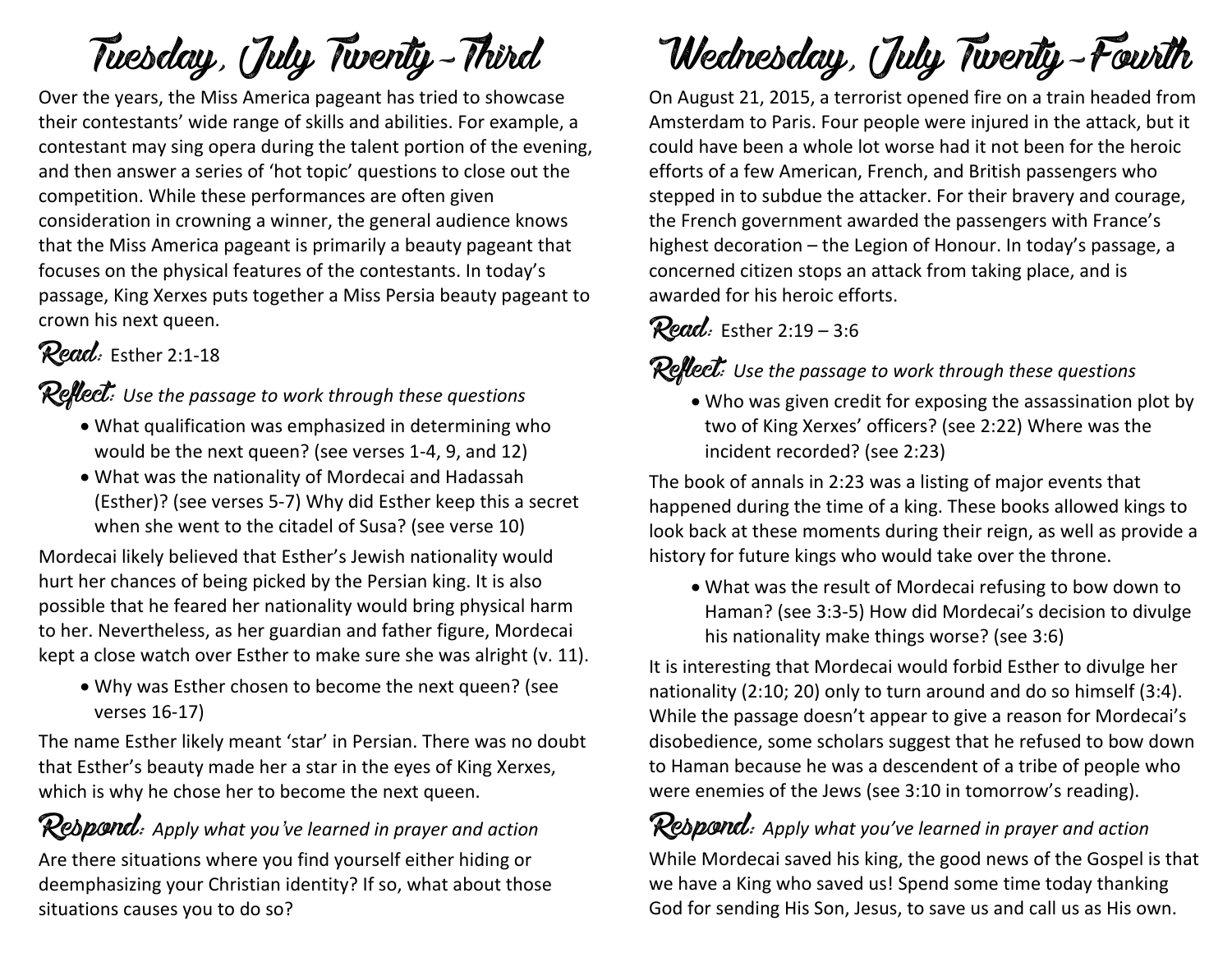# Thursday, July Twenty-Fifth

When the Our Savior youth arrived at the LCMS National Youth Gathering in Minneapolis a couple of weeks ago, they could go right on their phone and view all of the scheduled events and activities happening throughout the conference. By using today's technology, the gathering's organizers were able to easily and efficiently disseminate information to the thousands of youth at the event. In today's passage, King Xerxes and his government disseminate important information to all the people of Persia.

## Read: Esther 3:7-15

Reflect: *Use the passage to work through these questions*

- What reasons does Haman give King Xerxes as to why the Jews should be destroyed? (see verse 8)
- How is King's Xerxes edict to destroy the Jews (vv. 10-11) ironic given the previous events in 2:19-23?

This is a classic example of someone (King Xerxes) taking the word of someone else (Haman) in order to make an important decision (destroy the Jews). It is especially ironic given that the king had been saved by a Jew (Mordecai) in a previous attempt on his life. In this case, King Xerxes chose to surround himself with someone who did not have his best interests in mind. Instead, it appears that Haman's only interest was to settle a score with Mordecai.

• How was the king's edict communicated? (see verses 12-14)

Verses 12-14 give us great insight into how difficult it was to communicate back then. While the Persians' communication system seems quite slow compared to today's standards, it was actually one of the most sophisticated and efficient in the world.

Rebpond: Apply what you've learned in prayer and action Verse 15 says that the people living in the city of Susa were bewildered by the difficult news that the Jews were to be killed. Think of a recent time when you received some difficult news. How

did you respond? How did you involve God in your situation?

Friday, July Twenty-Sixth

Have you ever sung karaoke before? One of the reasons why some people are hesitant to do it is that their performance could either go really well or really poorly. In today's passage, Queen Esther has to make an important decision that could go either way.

#### Read: Esther 4:1-17

### Reflect: *Use the passage to work through these questions*

• How did Mordecai and the other Jews throughout Persia respond to King Xerxes' edict? (see verses 1-4)

Mordecai realized the sobering truth revealed to us in 1:19 – once an edict or law was decreed, it could not be repealed. In response, he and the other Jews throughout Persia put on sackcloth and ashes as a public expression of their grief and despair.

• What were the two possible scenarios that could happen if someone approached the king in the inner court without being summoned? (see verse 11)

Queen Esther found herself in a tricky situation. If she went to King Xerxes unannounced, he could either put her to death, or he could spare her by extending his gold scepter. While she would have liked to think that he would do the latter, she realized that she had not been with her husband for a month…how would he respond?

• How did Mordecai reason with Queen Esther? (see verses 12-14) How did Esther respond? (see verse 16)

The end of verse 14 ("And who knows but that you have come to a royal position for such a time as this?") is the most quoted verse from Esther. Over the centuries, people have taken Mordecai's question to Queen Esther and applied it to their own lives: what if God has brought me to my current situation for a specific purpose? It is this sort of introspective question from Mordecai that gave Queen Esther the courage to go before the king unannounced.

Respond: *Apply what you've learned in prayer and action* Take time to pray for someone who is facing a difficult dilemma.